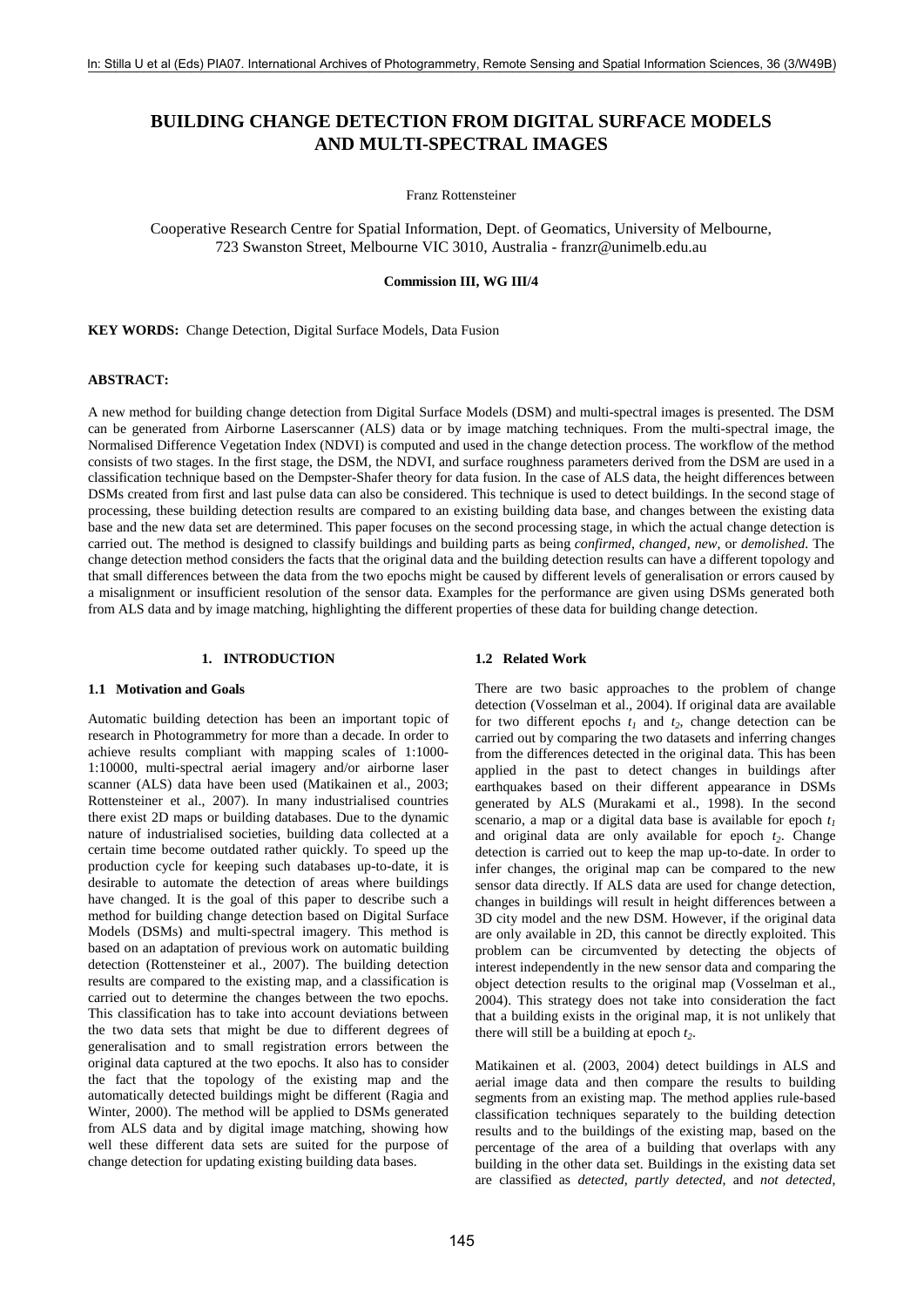whereas buildings in the new data set are classified as *new*, *enlarged,* or *old*. Small errors caused by alignment errors and by the generalisation of the existing map are considered by selecting thresholds different from 100% for classifying a building as *old* or *detected*. A common visualisation of these two classification results is presented on a per-pixel basis, but no further object-based analysis is carried out.

Vögtle and Steinle (2004) present a method for building change detection from ALS data that is based on a comparison of an existing map and the DSM corresponding to that map with the newly detected buildings and the corresponding DSM. Change detection results in a classification of buildings as *not-altered*, *new*, *demolished*, *added-on*, or *reduced*. In a first step, the overlap ratio between buildings is evaluated for both the old and the new data set. This leads to an initial classification of buildings as *new*, *demolished*, or *other*. The buildings not yet classified have a correspondence in the other data set, and are further classified as *not-altered*, *added-on*, or *reduced* based on an analysis of the height changes of the DSM in the areas covered by corresponding segments. Thus, this is an example for a change detection algorithm that uses the original data for both epochs. The advantage that this method can also detect height changes is contrasted by the problem of actually having access to such data.

Vosselman et al. (2004) present a method for comparing an existing map with the results of a building detection technique using ALS data. They give a list of errors that might result in differences between the existing map and the newly extracted buildings, namely generalization, random noise, systematic alignment errors, and object selection, the latter being a variety of generalization. Morphologic filters are applied before the comparison of the two data sets to compensate for errors caused by generalization, and an offset between corresponding segments is determined by a matching technique for coping with alignment errors.

In (Rottensteiner et al., 2007), a method for building detection by the fusion of ALS data and a normalised difference vegetation index (NDVI) derived from the red and the infrared bands of a multi-spectral image was presented. This method has been modified so that it can be applied to building change detection. The main focus of this paper will be on describing a new change detection method that is based on a comparison of the existing map and the results of building detection.

#### **1.3 Method Overview**

Building change detection requires a DSM generated either from ALS data or by image matching and, optionally, an NDVI image generated from a geocoded multi-spectral image. The DSM, the NDVI, and surface roughness parameters derived from the DSM are used in a building detection technique based on the Dempster-Shafer theory for data fusion. In the case of ALS data, the height differences between DSMs created from first and last pulse data can also be used. This classification technique has been modified so that it can also consider the existing building data base. An outline of the modified building detection method will be given in Section 2. In a second processing stage, the results of building detection are compared to an existing building data base and changes between the existing data base and the new data set are determined. This method can handle data sets of different topology and will be described in Section 3. Section 4 will present first results, whereas conclusions will be drawn in Section 5.

# **2. BUILDING DETECTON**

The input to the method for building detection presented in (Rottensteiner et al., 2007) comprises up to four data sets generated from the raw data in a pre-processing stage. The minimum set of input data consists of a DSM grid and a Digital Terrain Model (DTM). The DSM can be derived from ALS data or by image matching. For the experiments described in Section 4, the DTM was derived from the DSM by hierarchic morphologic filtering (Rottensteiner et al., 2005). If ALS data are used, a DSM grid representing the height differences between the first and the last pulse can also be used. The fourth data set that can be used in building detection is the NDVI.

Building detection is based on the theory of Dempster-Shafer for data fusion. In Dempster-Shafer fusion, the output of a set of "sensors" is used for a classification process in which *n* classes  $C_i \in \theta$  are to be discerned. Denoting the power set of  $\theta$  by  $2^{\theta}$ , a *probability mass* fulfilling certain constraints has to be assigned to every class  $A \in 2^{\theta}$  (i.e., also to any combination of the original classes) by each sensor. The probability masses from the individual sensors can be combined, and from these combined probability masses, two parameters can be computed for each class: the *Support* of a class is the sum of all masses assigned to that class, and the *Plausibility* sums up all probability masses not assigned to the complementary class of *A*. The accepted hypothesis  $C_a \in \theta$  is determined according to a decision rule. The Dempster-Shafer theory also provides a measure for the *Conflict* in the sensor data (Klein, 1999).

Building detection starts with a Dempster-Shafer fusion process carried out for each pixel of the DSM to achieve a classification of the input data into one of four classes: buildings *(B)*, trees *(T)*, grass land *(G)*, and bare soil *(S)*, thus  $\theta = \{B, T, G, S\}$ . The model for the distribution of the evidence from each sensor to the four classes assumes that each sensor *i* can separate two complementary subsets of  $\theta$ ,  $U_{Ci}$  and  $U_{Ci}$ <sup>'</sup>. The probability mass  $P_i(x_i)$  assigned to  $U_{Ci}$  by the sensor *i* depending on the sensor output  $x_i$  is modelled to be equal to a constant  $P_l$  for  $x_i < x_l$ . For  $x_i > x_u$ , it is modelled to be equal to another constant  $P_u$ , with  $0 \le P_l < P_u \le I$ . Between  $x_l$  and  $x_u$ , the probability mass is modelled by a cubic parabola with horizontal tangents at  $x_i = x_i$ and  $x_i = x_{ii}$ . The probability mass  $[I - P_i(x_i)]$  is assigned to  $U_{Ci}$ <sup>\*</sup>. No other assumptions about the distributions of the sensor data with respect to the classes are required. The combined probability masses are evaluated for each pixel, and the pixel is assigned to the class of maximum support. Originally, up to five "sensors" could be used in this process. The height differences <sup>Δ</sup>*H* between the DSM and the DTM help to distinguish elevated objects from the ground, thus  $U_{C\Delta H} = B \cup T$ . Two surface roughness parameters computed from the first derivatives of the DSM, namely strength *R* and directedness *D*, are also used in the classification process. Large values of surface roughness are typical for trees, thus  $U_{CR} = T$  and  $U_{CD} = T$ . However, *D* is only used if *R* differs significantly from 0. The height differences <sup>Δ</sup>*HFL* between the first and the last pulse DSMs also distinguish trees from other classes:  $U_{CAHFL} = T$ . Finally, the NDVI is an indicator for vegetation, thus  $U_{\text{CNDVI}} = T \cup G$ . The uncertainty of the NDVI in shadow areas can be considered by modulating the probability masses depending on the standard deviation of the NDVI. In (Rottensteiner et al., 2007) it was shown how the parameters of the model for the probability masses can be selected. The classification results are improved by a postclassification technique aiming at re-classifying isolated pixels and pixels having a high conflict value. Initial building regions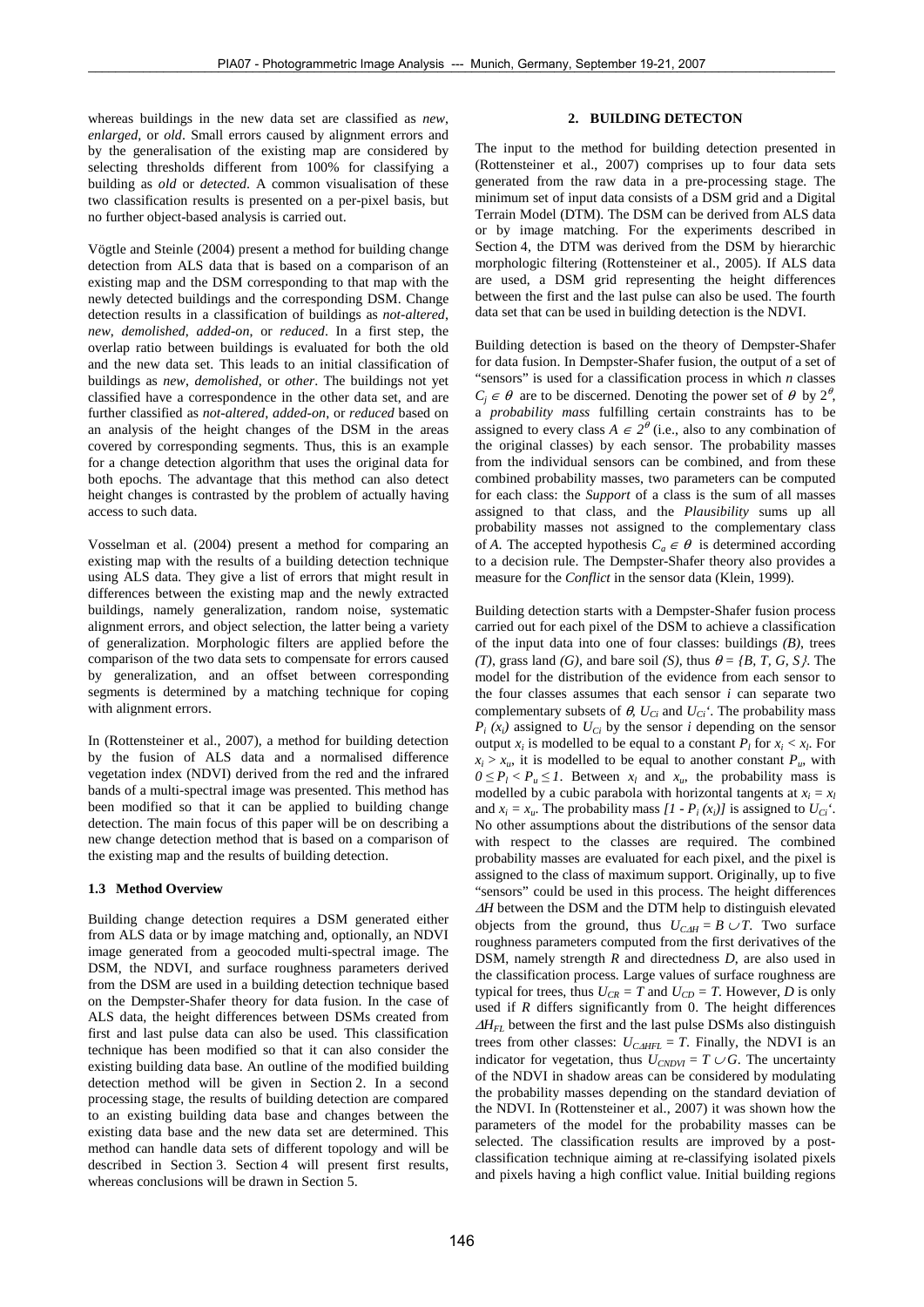are determined as connected components of "building pixels". A second Dempster-Shafer fusion process is applied to these regions, using four cues representing average values for each building region to eliminate regions actually corresponding to trees. The result of building detection is the label image of the remaining building regions. The boundaries of these building regions can be extracted in vector format, too.

For the purpose of building change detection, a further optional input "sensor" was integrated into the first Dempster-Shafer fusion process. In many scenes, the amount of change will not be high, so that the original map gives an indication where buildings are to be expected. Thus, if a pixel is situated inside a building in the original map, it is more likely still to be inside a building at epoch  $t_2$  than not. On the other hand, if the pixel is not inside a building in the original map, it is also more likely that it is not inside a building at epoch  $t_2$ . Let the probability that a pixel inside a building in the original map is still a part of a building at epoch  $t_2$  be denoted by  $P_B$ , and the probability that a pixel not being inside a building in the original map is not inside a building at epoch  $t_2$  by  $P_{-B}$ . For a pixel inside a building in the original map, a probability mass equal to  $P_B$  can be assigned to class *B*, and  $(I - P_B)$  to class  $T \cup G \cup S$ . If the building is not inside a building in the original map,  $P_{-B}$  is assigned to class  $T \cup G \cup S$  and  $(I - P_{-B})$  is assigned to class *B*. Thus, a bias is introduced by the original map, which can especially help to confirm small buildings that might otherwise be classified as trees. In the current implementation,  $P_{\neg B} = P_B$  is assumed, and the user has to specify the value for  $P_B$ . Typically,  $P_B$  is chosen between 60 % and 75 %. The user can also decide not to consider the original map in the classification if the amount of change in the scene is high.

#### **3. BUILDING CHANGE DETECTION**

Change detection is based on a comparison of label images: the "existing label image" generated from the existing map and containing the labels  $l^e \in L^e$ , and the "new label image" generated by the building detection method and containing the labels  $l^n \in L^n$ . The goal of change detection is three-fold:

- 1. A classification of the buildings in the existing map as either *confirmed*, *changed*, or *demolished*;
- 2. The detection of buildings that are found to be *new*;
- 3. A delineation of the outlines of both the *changed* and the *new* buildings, showing *demolished* and *new* building parts for the *changed* buildings.

Since the two data sets will usually have different topologies, these goals are achieved in a procedure consisting of two stages. The first stage is a topological clarification of the new data set by matching its labels to those of the existing label image in order to achieve topological consistency between the two epochs. This is followed by the actual classification to detect the changes. The output of change detection consists of a "change map" showing the actual changes between the epochs according to the classification results described above, and a label image describing the state at epoch  $t_2$ .

#### **3.1 Topological Clarification**

For each co-occurrence of two labels  $l^e \in L^e$  and  $l^n \in L^n$ , the overlap ratios  $p_{ne} = n_{n \cap e} / n_n$  and  $p_{en} = n_{n \cap e} / n_e$  are computed, where  $n_{n \sim e}$  is the number of common pixels assigned to the

region  $l^n$  in the new label image and to  $l^e$  in the existing label image,  $n_n$  is the total number of pixels assigned to the region  $l^n$ in the new label image, and  $n_e$  is the total number of pixels assigned to  $l^e$  in the existing label image. First, marginal correspondences, i.e. correspondences that do neither contribute significantly to  $l^n$  nor to  $l^e$ , are eliminated. Using a user-defined threshold  $t_m$  (typically, 10 %), all correspondences with  $p_{ne} < t_m$ and  $p_{en} < t_m$  are eliminated. As a result, a set of correspondences between labels  $l^e \in L^e$  and  $l^n \in L^n$  is obtained. Figure 1 shows two sets of labels  $L^e$  and  $L^n$ , with correspondences depicted by lines. If the topology of the two data sets were identical except for *new* or *demolished* buildings, each label would have no or one line connecting it to a label in the other data set. As the topology is not identical, six cases must be distinguished (cf. Figure 1):



Figure 1. Two sets of labels  $L^e$  and  $L^n$  and correspondences between labels  $l_i^e \in L^e$  and  $l_j^n \in L^n$ .

- 1. A label in  $L^e$  not having any corresponding label in  $L^n$ indicates a *demolished* building (e.g.  $l_1^e$  in Figure 1).
- 2. A label in  $L^n$  not having any corresponding label in  $L^e$ indicates a *new* building (e.g.  $l_2^n$ ).
- 3. A label in  $L^e$  having exactly one corresponding label in  $L^n$ (e.g.  $l_2^e$  and  $l_1^n$ ) indicates a *confirmed* or a *changed* building.
- 4. If a label in  $L^e$  has *M* corresponding labels in  $L^n$  (e.g.  $l_3^e$ ,  $l_3^h$ ) and  $l_4$ <sup>n</sup>), the original building is split into several labels. It can be either *confirmed* or *changed*. The splitting can be caused by the actual demolition of building parts, or it can just be caused by height discontinuities within a building.
- 5. If a label in  $L^n$  has *N* corresponding labels in  $L^e$  (e.g.  $l_5^n$ ,  $l_4^e$ ) and  $l_5^e$ ), several existing buildings are merged. Again, this might be the result of some actual changes or not. It typically occurs with terraced houses having identical roof heights.
- 6. If a set of *M* labels  $l_i^e \in L^e$  corresponds to a set of *N* labels  $l_j^n \in L^n$  (e.g.  $l_6^e$ ,  $l_7^e$ ,  $l_8^e$ ,  $l_6^n$  and  $l_7^n$ ), buildings or building parts are both split and merged, and there are ambiguities with respect to the correct correspondence of some of the new labels (Figure 2).

In all except the first two cases, there can additionally be building parts that overlap with the background in the other label image, i.e., *new* or *demolished parts* of *changed* buildings.

In order to obtain a classification on a per-building level for all existing buildings, the ambiguous case 6 has to be resolved first. Assuming the topology of the existing label image to be correct, the new label image has to be changed so that no ambiguities occur. This can be achieved by splitting any label  $l_j^n$  that corresponds to more than one label in *L<sup>e</sup>* and / or has a significant overlap with the background. This shall be explained using the example in Figure 2. The existing label image, shown in the upper row, contains two labels  $l_1^e$  and  $l_2^e$ . The second row shows the results of building detection. There are altogether five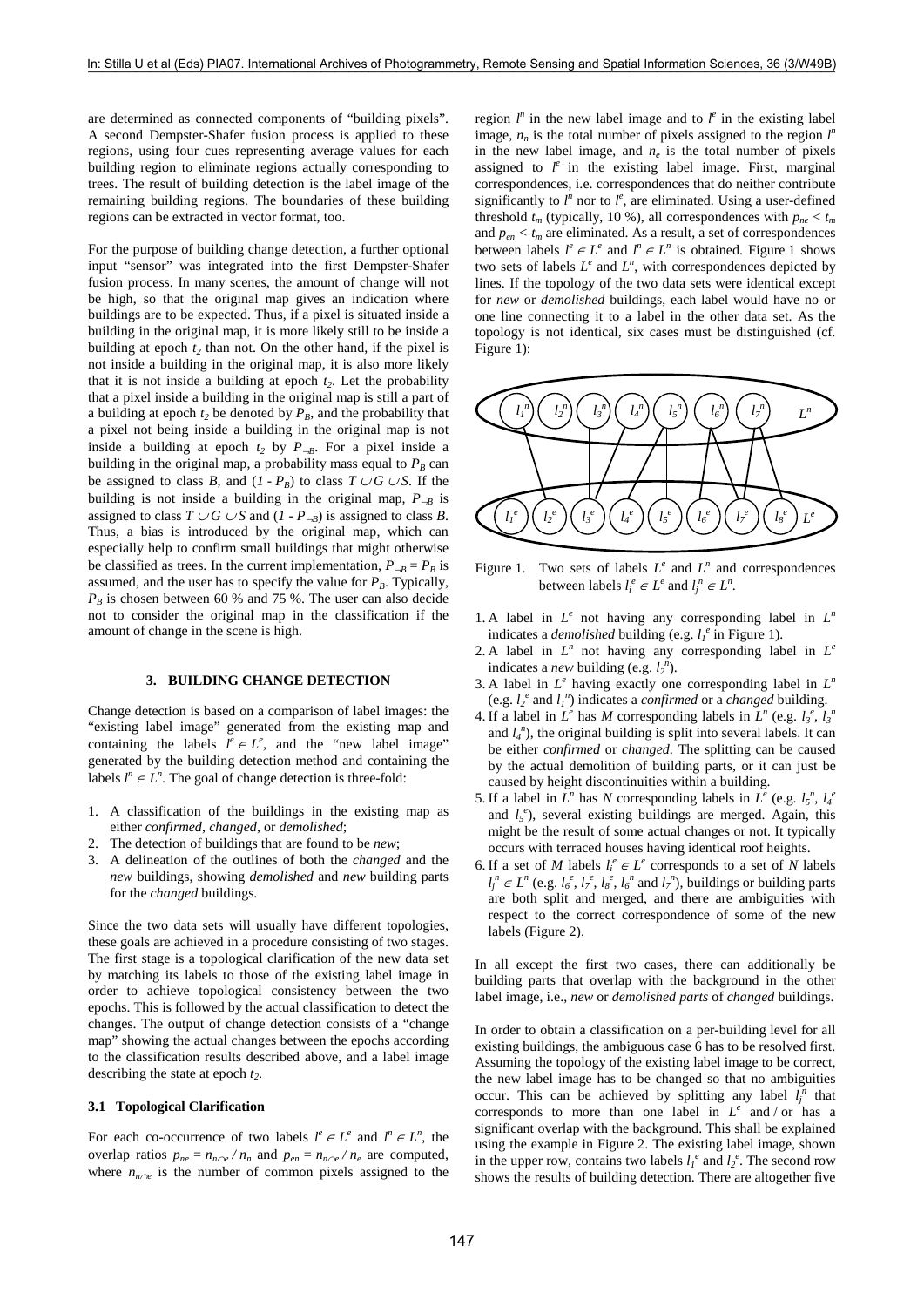labels  $l_j^n$ , one of which  $(l_2^n)$  overlaps with both  $l_l^e$  and  $l_2^e$ . The label  $l_4^{\prime n}$  also contains a new building that has been constructed in a gap within the building  $l_2^e$ . First, new buildings or building parts are identified. For this purpose, a binary image of those building pixels in the new label image that correspond to the background in the existing label image is generated. This binary image highlights the *new* building pixels, but it is also affected by noise at the building outlines. A morphological opening filter is used to remove the noise. The size of the structural element is the minimum size of a change that can be detected, and is typically chosen to correspond to one to three times the sensor resolution. If there remain "white" pixels in the filtered image, new labels corresponding to new building parts can be detected by a connected component analysis. A label image *L<sup>c</sup>* combining the existing labels  $L^e$  and these new labels is created. Each label in  $L^n$  corresponding to more than one label in  $L^c$  is split so that each of the new labels corresponds to exactly one label of  $L^c$ . In order to compensate for smoothing effects of the morphological filter at the fringes of new building parts, the Voronoi diagram of  $L^c$  is used to assign pixels to one of the new labels. The third line of Figure 2 shows the results of this splitting process. Two new labels were added to  $L^n$ . The label  $l_0^{\,n}$ corresponds to a new building part, and the label  $l_7^n$  is the result of splitting off the part of  $l_2^n$  that corresponds to  $l_2^e$ .



Figure 2. First row: Existing map. Second row: Results of automatic building detection. Third row: New label image after resolving ambiguities. Fourth row: Results of topological clarification.

Having resolved all ambiguities, the case corresponding to merged labels is resolved. Labels can be merged because the buildings are close to each other (left part of Figure 3), or because a new building has been constructed between them (right part of Figure 3). In a similar process as described above, new building labels are detected, and the merged label in *L<sup>n</sup>* is split into several new labels, each corresponding either to a new building or to exactly one label in the existing map.



Figure 3. Clarifying the case of merged labels. Upper row: Existing map with two buildings. Second row: Results of building detection. Third row: Clarified label image. Left: the merged buildings are close to each other. Right: a new building was detected.

Finally, the case corresponding to split labels is analysed. We want to merge all new labels corresponding to an existing label if the fact that these labels are separate in the new label image is not the result of a larger building part having been demolished. For that purpose, the new labels are grown by morphologic closing (i.e., the binary image of building pixels is closed morphologically, and each building pixel in the closed image is assigned to the label found in the Voronoi diagram of the new label image). If two labels are found to be neighbours in the closed label image, the two labels are merged. If this is not the case, the separation is assumed to have been caused by the demolition of a building part, and the original labels are maintained. The last row in Figure 2 shows the results of topological clarification after merging of the split labels. As a result of topological clarification, an improved version *L<sup>n</sup> imp* of the new building label image  $L^n$  is obtained, with some of the original labels in *L<sup>n</sup>* having been split and others having been merged. Each of the labels in  $L^n_{imp}$  corresponds either to exactly one label in  $L^e$  or to none (Figure 4). Each of the labels of  $L^e$ corresponds to one or more labels of the improved version of  $L^n_{imp}$  or to none. There remaining split cases (one label of  $L^e$ corresponding to more than one label in the improved version of *L<sup>n</sup> imp*) all correspond to *changed* buildings.



Figure 4. Two sets of labels  $L^e$  and  $L^n_{imp}$  and correspondences between labels  $l_i^e \in L^e$  and  $l_j^n \in L^n_{imp}$  after topological clarification.

#### **3.2 Classification of Changes**

After topological clarification, the actual change detection is carried out. Again, the percentages of overlap are computed for each co-occurrence of two labels  $l^e \in L^e$  and  $l^n \in L^n_{imp}$ . Marginal correspondences are eliminated, which results in a correspondence graph like the one shown in Figure 4. A building is classified as *new* if its label  $l^n \in L^n_{imp}$  does not have a correspondence in  $L^e$ . An existing building is classified as *demolished* if its label  $l^e \in L^e$  does not have a correspondence in  $L^n_{imp}$ . For all remaining building labels  $l^e \in L^e$ , two binary images are created: a binary image of *demolished* pixels (i.e., pixels assigned to  $l^e$  in the existing map, but not to any of the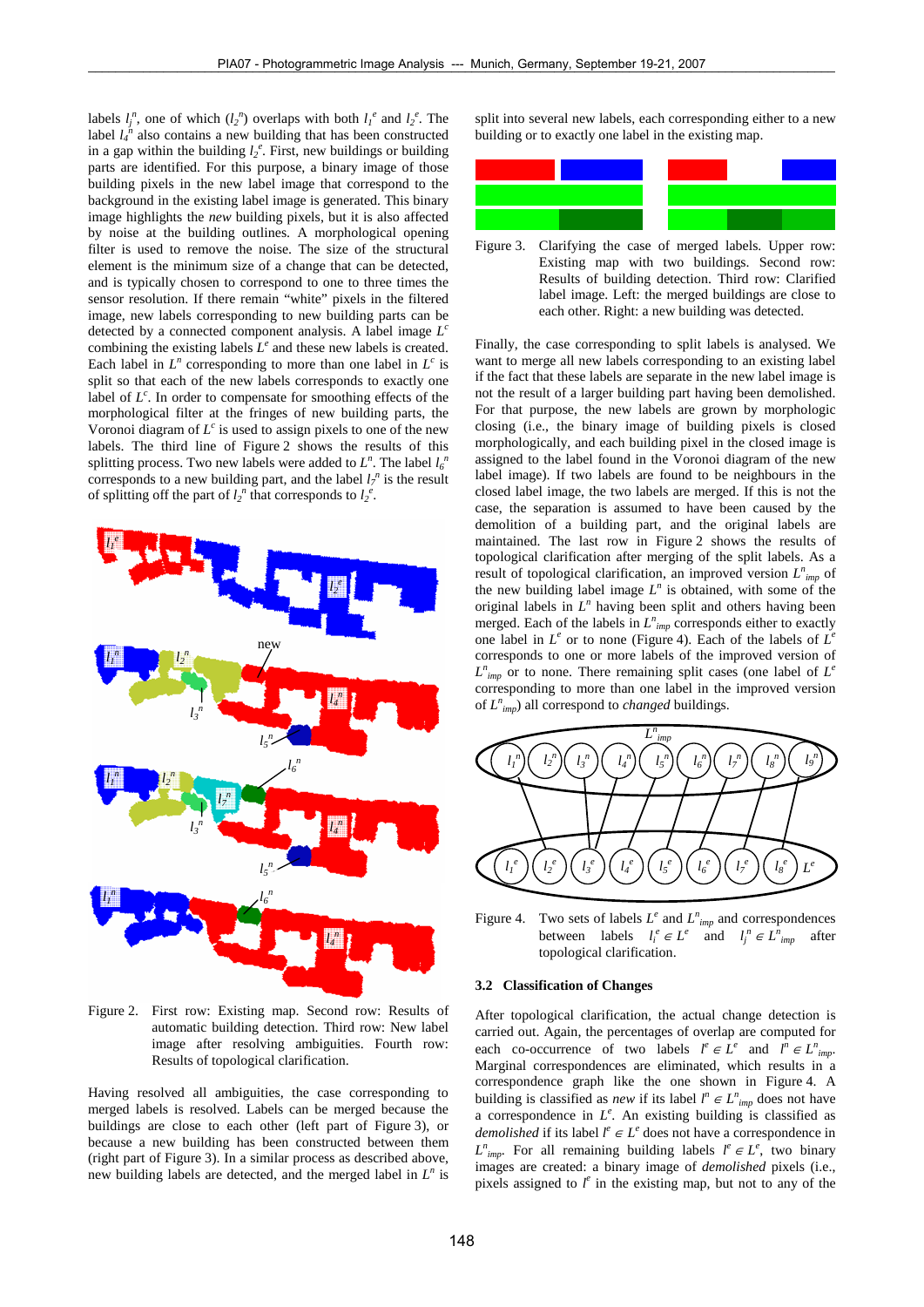corresponding labels in  $L^n_{imp}$ , and a binary image of *new* pixels (i.e., pixels assigned to any of the labels corresponding to  $l^e$  in  $L^n_{imp}$ , but not assigned to  $l^e$  in the existing map). Both are filtered by morphological opening. The size of the structural element is chosen to be identical to the one used in topological clarification. If neither *demolished* nor *new* pixels remain after morphological opening, the existing building is classified as *confirmed*; otherwise, it is classified as *changed*. For *changed* buildings, connected components in the binary images of *demolished* and *new* pixels are considered to correspond to *demolished building parts* and *new building parts*. Finally, two images representing the change detection results are generated:

- 1. A *change map* using different colours for *new*, *demolished*, *confirmed*, buildings as well as for *confirmed*, *new*, or *demolished parts* of *changed* buildings.
- 2. A label image representing the new state.

For generating the label image representing the new state, there are two options. The first option is to use the improved version of the new label image. As an alternative, the original building outlines can be used for *confirmed* buildings, whereas for *changed* buildings, the outlines can be a combination of the original outlines for those building parts that have not been changed and the *new building parts*. The second option is to be preferred if the original map is more accurate, e.g. if it is a cadastral map generated by a geodetic survey.

#### **4. EXPERIMENTS**

The method described in this paper was tested using two data sets. The first data set, captured over Fairfield (NSW), consisted of ALS points with a nominal spacing of 1.2 m. The first and the last laser pulses as well as the intensity of the returned signal were recorded. In addition, a colour orthophoto was available. From the red band of that orthophoto and the intensity of the signal, a "pseudo-NDVI" image could be generated. DSMs of a grid width  $\Delta = 1$  m were generated for both the first and the last pulse data. For a part of the Fairfield data set, the outlines of the buildings were determined by photogrammetric plotting with a planimetric accuracy of ±0.2 m. In order to simulate actual changes, the label image generated from these outlines was modified by both adding and removing buildings or building parts. This modified building map was used as the existing map in change detection. The size of the test area was about  $500 \times 400$  m<sup>2</sup>. The second data set was provided by EuroSDR. It consisted of a DSM generated by image matching, a colour orthophoto and an orthophoto representing the infrared band, and an existing building data base in the form of a binary building image. Both the DSM and the orthophoto had a resolution of  $\Delta = 0.501$  m. The size of the test area was about  $1100 \times 1100 \text{ m}^2$ . The DSM was very noisy, especially in the shadow regions, where the outlines of buildings were smoothed. The numerical resolution of the DSM heights was identical to the planimetric resolution Δ. Thus, the only height values occurring were full multiples of Δ. Along with the uncertainties of the DSM in shadow areas, this was the reason why surface roughness was of no use for building detection.

Building detection using the method outlined in Section 2 was applied to both data sets. In Fairfield, standard parameters described in (Rottensteiner et al., 2007) were used for the height differences between DSM and DTM, the height differences between first and last pulse DSMs, the NDVI, and the two surface roughness parameters. The existing map was also considered in the classification process, using  $P_B = P_{-B} = 75$  %. In Toulouse, we used the DSM, the NDVI, the directedness of surface roughness (but not the strength), and the existing map, using  $P_B = P_{-B} = 60$  % and selecting the other parameters in the way described in (Rottensteiner et al., 2007). As described in Section 3, the results of building detection were used to detect changes between the original map and the new data. The resulting change maps, generated at the resolution of the respective DSM grids, are presented in Figure 5.



Figure 5. Change maps for Fairfield (above) and Toulouse below). Ochre/yellow: *confirmed* buildings/building parts. Blue/light grey: *demolished* buildings/building parts. Red/green: *new* buildings/building parts.

In Fairfield, changes affecting the main buildings are detected correctly. All *new* buildings (red areas in Figure 5) and building parts (green) in the data set were detected. All *new* buildings are correct, and so are the majority of the *new* building parts. The few incorrect *new* building parts are the result of an overestimation of the building extents. Of course, the algorithm cannot really discern whether a larger area found to be new is a new building or only a new building part. In case of doubt, a new building is assumed. All *demolished* buildings (blue) and building parts (light grey) were detected. All except two *demolished* building parts are correct. However, with *demolished* buildings, the trend observed in (Rottensteiner et